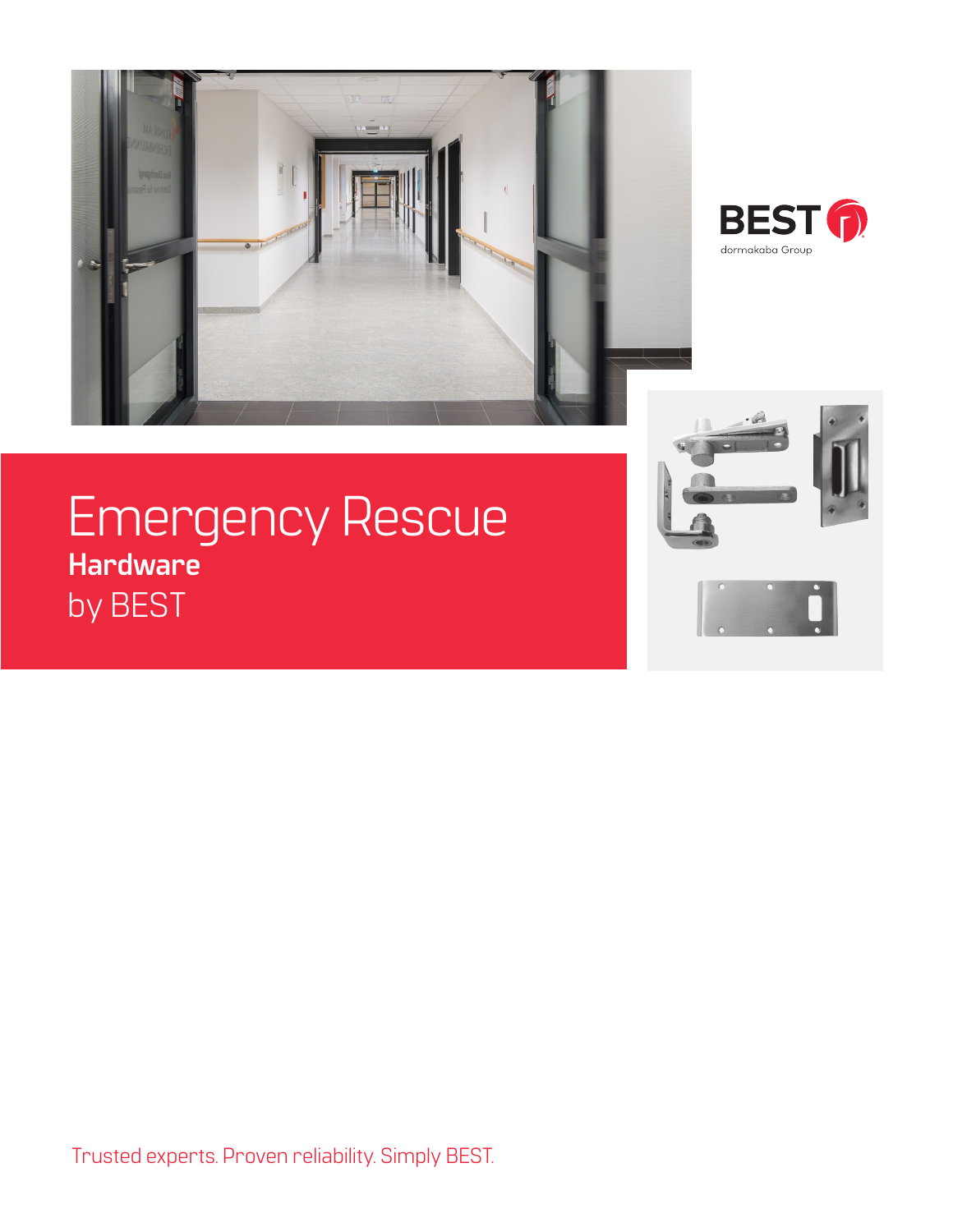# **Emergency Rescue Hardware**

For a variety of door applications including patient rooms in hospitals, institutions, and convalescent homes to private baths. Permits doors to normally swing into the bath, thus saving space, yet swing out into the bedroom, in case of emergency when a patient is trapped inside. Stanley hospital rescue hardware is composed of a Stanley DAP-3 (Double acting pivot), ES-1 (Emergency Door Stop), and DLS-1 or DSL-2 (Double Lipped Strike).

### **Double Acting Pivot**

**DAP–3** – (ANSI A2742) – Brass and mallable iron – standard finishes

- Heavy duty pivot assembly for commercial double acting interior doors of average frequency use, weighing up to 135 lbs. (61 Kg) and not exceeding 3' (91 mm) in width
- For 1-3/8" (35 mm) and 1-3/4" (44 mm) thick doors
- Header plate has a walking beam design to simplify door installation
- Extra heavy 1/4" (6.35 mm) thick solid brass frame plates
- Oil impregnated bronze bearing in top door plate
- Smooth acting ball bearing assembly in bottom door plate
- For door undercuts in 1/16" (1.6 mm) increments from 3/4" (19 mm) to 1" (25 mm)
- Bottom bracket is frame mounted and must be floor supported
- The recommended positioning of the door is to inset it 1/8" (3.2 mm) from the bathroom face of the frame





### **65KL5 Deadlocking Latch Specifications**

**Pivot point** 1-1/4" (31.8 mm) from jamb

**Header plate (brass)** – .4-7/8" x 7/8" x 1/4" (124 mm x 22 mm x 6.4 mm) **Top door plate (malleable iron)**  $-$  4-3/8" x 1" x 1/4" (111 mm x 25.4 mm x 6.4 mm) **Bottom jamb bracket (brass)** – .3" x 1-1/4" x 1/4" (76 mm x 32 mm x 6.4 mm) **Bottom door plate (malleable iron)** – .4-3/8" x 1" x 1/4" (111 mm x 25.4 mm x 6.4 mm)

|                                      |              |                      | Weight |      |
|--------------------------------------|--------------|----------------------|--------|------|
| <b>Flat Head Screws Per Piece</b>    | Sets Per Box | <b>Sets Per Case</b> | l hs   | [Kn] |
| $4-14 \times 11/2$ wood screws       |              | 20                   | 37     |      |
| $5-1/4-20 \times 1/2$ machine screws |              |                      |        |      |



Radius on pivot side of door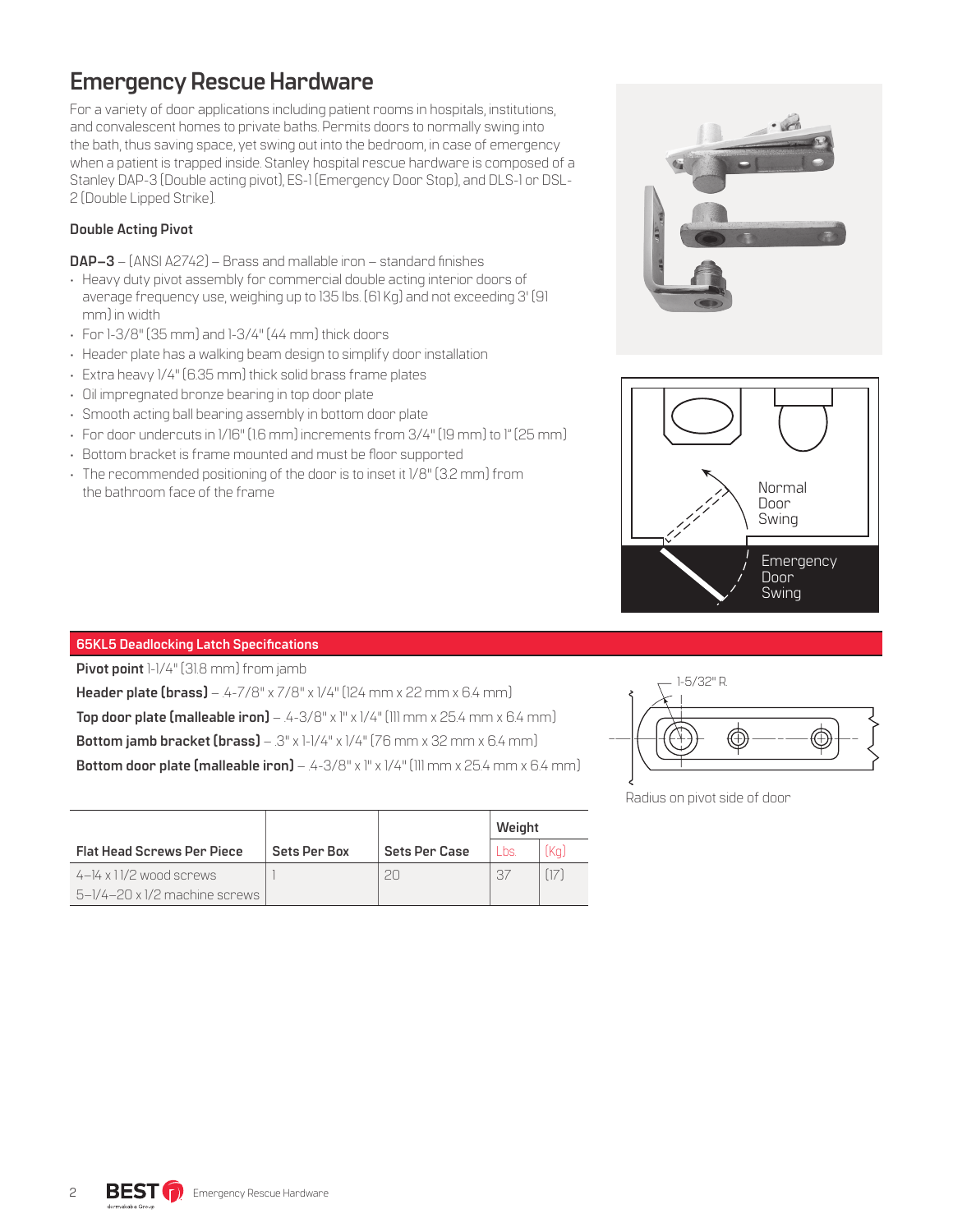# **Emergency Rescue Hardware**

### **Emergency Door Stop**

**ES–1** – (ANSI A1882) – Extruded and cast brass – standard finishes

- For converting double acting doors to single acting doors
- Emergency release allows door to swing open in opposite direction to reach ill patients who fall and block normal path of door
- Stop release resets automatically. Spring action stop, with finger-tip release, using pullman-type latch bolt with rubber bumper insert
- Refer to template for door clearance



**Surface plate** – 4-1/2" x 1-5/8" (114 mm x 41 mm) bolt height 2" (51 mm)

**Case –** 2-1/8" x 1-5/16" (54 mm x 33 mm)

| <b>Flat Head Screws</b>                      | Pieces Per   Pieces Per<br>Box | Case | Weight |   |
|----------------------------------------------|--------------------------------|------|--------|---|
| Per Piece                                    |                                |      | l hs   |   |
| $4-12-24 \times 1/2$ brass<br>machine screws |                                | RN   |        | R |



**HB–1** – Steel – standard finishes

- Used with ES–1 to allow doors to become double acting by holding emergency stop in depressed position
- Attaches to surface plate of ES–1
- Packed one in envelope with mounting instructions

#### **Double Lipped Strikes**

**DLS–1** – For 1/8" (3.2 mm) Inset hung doors – Brass – standard finishes

- **DLS–2**  For center hung doors Brass standard finishe
- Allows center hung doors to be opened in both directions without damage to frame
- Available for 5-3/4" (146 mm) cased openings
- Latch bolt cut out is 1-1/4" x 11/16" ( 32 mm x 17.5 mm) ANSI standard for Heavy
- Duty bored type locks.
- For mortise locks consult factory.
- .093" (2.4 mm) material

#### DLS– & DLS–2

| <b>Flat Head Screws</b>                   | Pieces Per<br>Box | <b>Pieces Per</b><br>Case | Weight |       |
|-------------------------------------------|-------------------|---------------------------|--------|-------|
| Per Piece                                 |                   |                           | l hs   | (Ka)  |
| $8-32 \times 1/2$ brass<br>machine screws |                   | 50                        | .36    | [136] |











ES–1